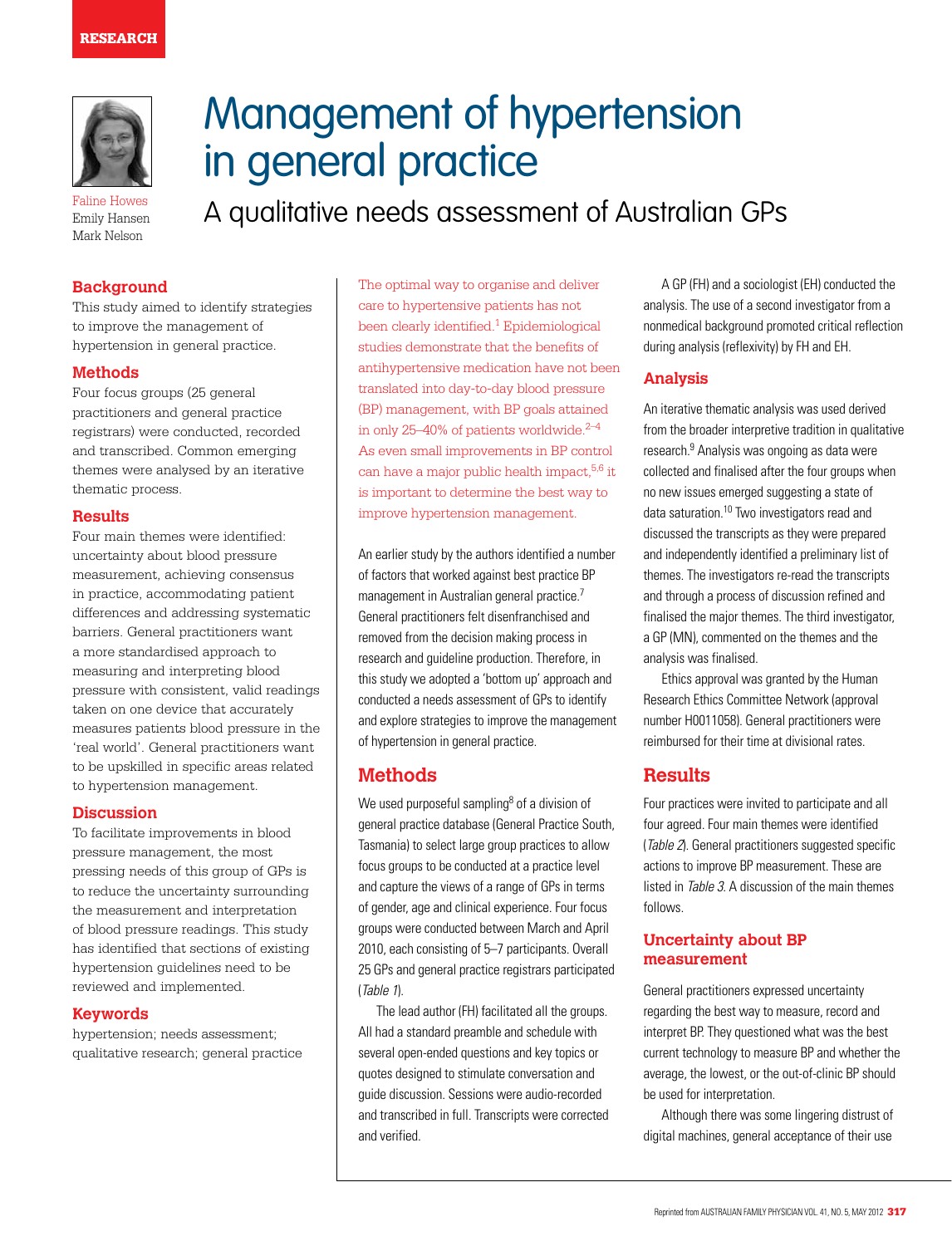| Table 1. Demographics of the 25 participating GPs and registrars                                                                |        |      |             |           |           |       |     |                          |             |              |
|---------------------------------------------------------------------------------------------------------------------------------|--------|------|-------------|-----------|-----------|-------|-----|--------------------------|-------------|--------------|
|                                                                                                                                 | Gender |      | Age (years) |           |           |       |     | <b>Practice location</b> |             | <b>Total</b> |
|                                                                                                                                 | Female | Male | $26 - 35$   | $36 - 45$ | $46 - 55$ | 56-65 | >65 | Inner metro              | Outer metro |              |
| GP                                                                                                                              |        | 10   |             | 10        |           |       |     | 9                        |             | 18           |
| Registrar                                                                                                                       |        |      | 5           |           |           |       |     | b                        |             |              |
| Total                                                                                                                           | 13     | 12   |             | 10        | ხ         |       |     | 14                       |             | 25           |
| Sessions worked: a variable number of sessions were worked per week ranging from 4–10. Nineteen worked six or more sessions per |        |      |             |           |           |       |     |                          |             |              |

week (a session is typically 3.5 hours of patient consulting)

was evident across the groups but participants were unclear on how, where and how often digital machines and mercury sphygmomanometers needed to be calibrated. Also related to taking BP in the clinic, every group pondered the meaning of the 'white coat' phenomenon: Are these patients at greater risk of cardiovascular disease? What do I do with dissimilar home and clinic readings?

'The BP (in the clinic) could be 180/110 all the time, and then they'll come out with (home readings) 120/70, and … does white coat hypertension exist to that degree anyway?' [Male GP, focus group 1, aged 46–55 years]

To reduce uncertainty surrounding the validity of clinic BP measures, participants were recommending home or ambulatory BP monitoring instead. However, many issues were preventing their widespread use. Participants often suggested that patients purchase or hire home BP machines but felt ill-equipped to provide appropriate guidance regarding access, reliability, cost and calibration information. The GPs in our study wanted guidance on how often and when patients should take their BP at home.

Many participants raised the issue of whether patients were accurately recording their home BP measures. This issue was likened to patients recording home blood sugar levels, which can be very disparate compared to an objective HbA1c measure. It was felt that like glucometers, it would be useful if digital BP machines had a memory function whereby BP could be objectively checked.

Some uncertainty remains about the validity of ambulatory BP monitoring and the interpretation of results.

'BP is such a dynamic condition, yes it's a 24 hour period but 24 hours is just 24 hours …' [Male GP, focus group 4, aged 36–45 years]

Participants were uncertain whether patients should wear the device during a 'typical' day and whether it is a valid measure in obese patients. Participants stated they want to be upskilled in the interpretation of ambulatory BP results.

'I'm doing more 24 hour blood pressure monitoring ... But … they are so variable, you look at it all and there's a lot of data and you kind of just go, well, mostly it looks all right.' [Female GP, focus group 2, aged 36–45 years]

Participants want consistent and valid readings taken on one device that accurately measures a patient's BP in the 'real world'.

# Table 2. Main themes identified

#### **Uncertainty about BP measurement**

'Do you use the electronic one? Do you do it on one reading? Do you send people home with 24 hour BP monitors? Do you send people home with a monitor (to measure their BP) three times a day for a week? What is the best standard to do it?' [Female GP, focus group 2, aged 36–45 years]

#### **Achieving consensus in practice**

'Standardisation of measurement is something that we don't have within our practice. We all have different techniques and different thoughts about what's appropriate.' [Male registrar, focus group 3, aged 46–55 years]

#### **Accommodating patient differences**

'Your approach is different too depending on the patient. You have patients who tolerate coming to the doctor. They tolerate having bloods, they tolerate everything, but you also have those that don't … you've got to think what's my best chance of getting to the outcome here, so you might change what you normally do.' [Female GP, focus group 1, aged 26–35 years]

#### **Addressing systematic barriers**

'… if I didn't have to do two team care arrangements so people could get free podiatry … I could sit and spend a lot longer talking to patients about their blood pressure ...' [Male GP, focus group 1, aged 46–55 years]

# **Achieving consensus in practice**

Participants stated that there is a need for a more standardised approach to hypertension management and suggested that guidelines need to be more relevant to general practice. Information needs to be simple and well presented. Guidance on which patients with raised BP require investigation was requested. Participants stated regular usage of cardiovascular risk assessment tools would be

## Table 3. Specific actions recommended by GPs to improve hypertension management at various levels

#### **GP level**

- • List of available guidelines
- • Clarification of best technique to measure, record and interpret BP

#### **Home BP monitoring**

- • Digital BP machine calibration guidelines
- List of validated BP machines
- Automatic BP machine with memory function
- Patient self management quidelines

#### **Ambulatory BP monitoring**

- Evidence for validity
- • Validity in different patient groups
- Interpretation guidelines

#### **Mercury sphygmomanometers**

• Calibration guidelines

#### **White coat hypertension**

- • Definition, diagnosis, assessment of risk
- **Investigation guidelines for raised BP**
- Who, when, what, why?

#### **Cardiovascular risk assessment tool**

• How to use/interpret results

#### **List of medication costs**

#### **Patient level**

• Patient education materials

#### **Systems level**

- Funding for home and ambulatory BP monitors
- Recognition of complexity of good BP care provision through Medicare
- Broader public health policy approach for BP and other cardiovascular risk factors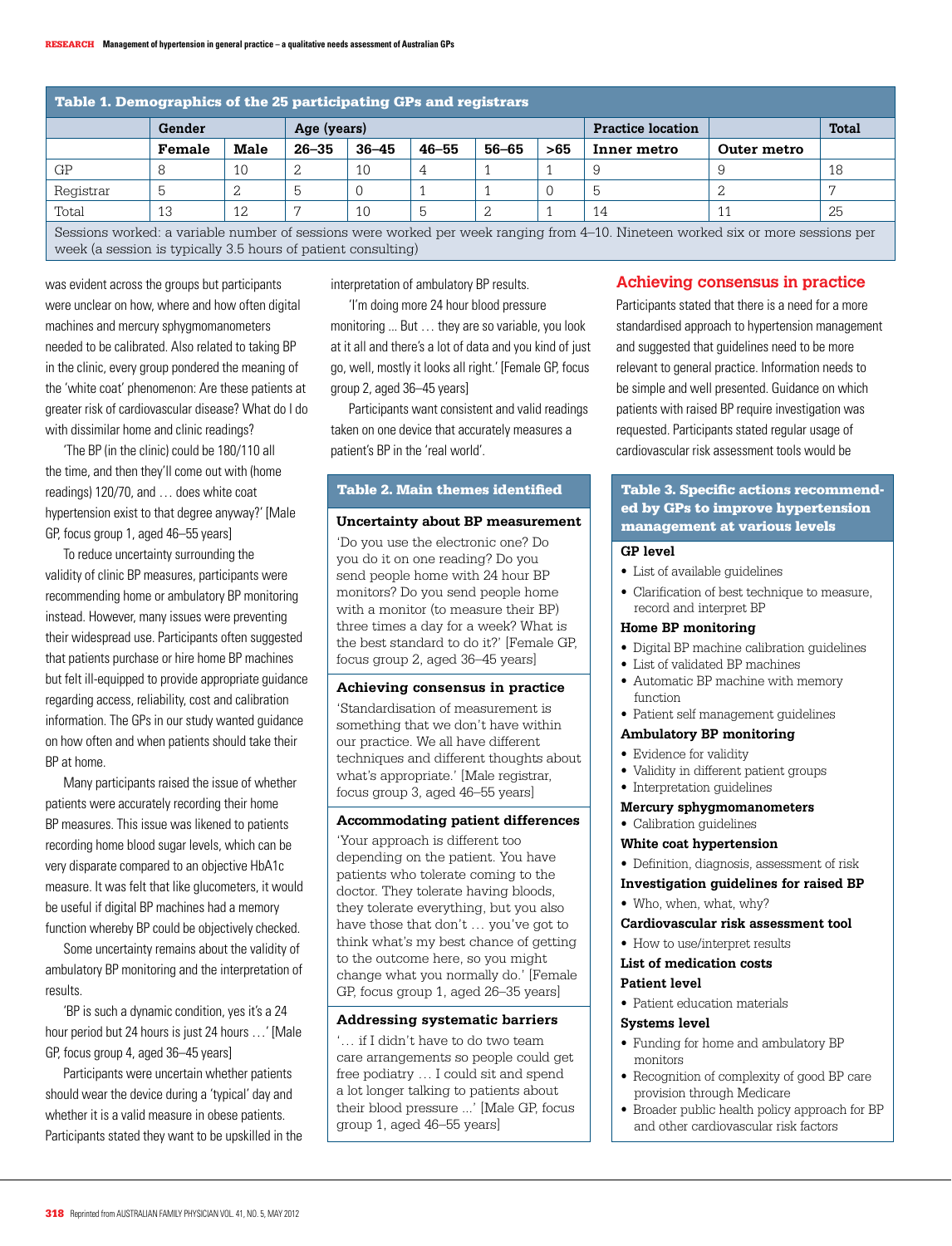enhanced by upskilling GPs in their use and interpretation.

While no participant wanted to see more guidelines, paradoxically they often indicated a desire for protocols. Intermittent reminders of existing guidelines were considered useful. Participants wanted information to be available through a single website, accessible via practice software. Many believed that education sessions were also useful. One-on-one or small group education sessions within the practice were mentioned by one group as being very worthwhile. As such the groups involved used the sessions as professional development time to share and collect information from each other and the facilitator.

Standardisation of measurement within individual practices was called for as internal consensus was lacking.

'Standardisation of measurement is something that we don't have within our practice. We all have different techniques and different thoughts about what's appropriate.' [Male registrar, focus group 3, aged 46–55 years]

Our findings also showed that there are significant differences between management styles among different GPs, as demonstrated by the following conversation between two GPs:

'Patients don't want to be on any medication at all, and the very thought of one medication is pushing the boundaries, does that influence how you manage their hypertension?' [Male GP, focus group 1, aged 36–45 years]

'No, I always think I could sell ice to Eskimos, and I always say if I'm adding a second agent it's like a left and a right punch is better than two lefts, and most of them understand that.' [Male GP, focus group 1, aged 46–55 years]

# **Accommodating patient differences**

Participants described taking a number of patient factors into consideration when managing hypertension including age, comorbidity, familiarity and patient willingness to participate in treatment. For example, allowances are sometimes made for high BP readings, depending on patient social circumstances. There was recognition that patients are also time poor and this can interfere with ideal management. It was lamented that hypertension was nearly always part of a consultation, and not a consultation in its own right.

Suggested ways of creating time to address BP management included:

- • quarantining a consult, eg. when a patient returns with an ambulatory or home BP result
- using the 45–49 year old health check (this is a once-only service to people aged 45–49 years who have one or more risk factors to assist detection and prevention of chronic disease and enable strategies for intervention).

To improve engagement GPs suggested that patients need a greater understanding of what BP is, what constitutes a high and a low reading, the significance of BP as a risk factor, and that successful treatment requires lifestyle change as well as medication.

To improve patient willingness to participate in treatment, the following strategies were suggested:

- natient education
- • use of cardiovascular risk assessment tools
- self monitoring of BP
- • consistent BP measurement and management.

#### **Addressing systematic barriers**

Running a general practice as a small business, with concomitant infrastructure and staffing needs, raised many issues that impact on the management of hypertension. For example, home BP monitoring incurred a cost to practices because machines lent out were often not returned. From a business perspective practices did not want to charge patients for the hire of machines due to increased administration and goods and services tax implications.

While there was recognition of the cost to patients to hire or buy a home BP machine, there was an equal recognition that this financial outlay provided a good indicator of their motivation.

- Some felt costs could be reduced by:
- funding practices to purchase digital machines
- funding patients through Medicare or private healthcare rebates.

Reduced access and financial restrictions currently inhibit the widespread use of ambulatory BP monitoring.

'… you can't really justify the expense of purchasing [ambulatory BP monitors] within a business and not getting any return on it, given the price.' [Male GP, focus group 3, aged 36–45 years]

Referral for those not reaching target was often described as disappointing with patients returning

with little change. Some stated they would find the creation of a specific hypertension clinic useful to refer to.

Participants argued for greater recognition from government, researchers and others that general practice is governed by strict time constraints. Participants argued that they need to be remunerated appropriately for the amount of work they do and in particular, long consultations need appropriate funding.

'… the classic patient is slow, hard going, multiple problems, and they need to fund that properly …' [Male GP, focus group 1, aged 46–55 years)

Some suggested that hypertension should qualify for a chronic disease management care plan, while others conversely suggested 'bureaucratic time wasters' such as care plans needed to be reduced.

The cost of medication was also raised. It was considered a particular problem for low income earners who do not qualify for government benefits. One group discussed being largely unaware of the cost of individual medications. Making a list of the relative costs of comparative medications accessible through practice software was suggested.

Discussions arose in the four focus groups regarding potential financial incentives to reach treatment goals for type 2 diabetes that had recently been proposed by the Australian Federal Government. The vast majority of participants expressed doubts about the usefulness of focused funding, describing it as 'a recipe for disaster' that would encourage 'cherry picking' of patients. One GP felt it would be fairer to pay for improvement rather than target attainment.

Some GPs stated that financial incentives provided to patients would achieve better results. For example, tax rebates for achieving targets or increased Medicare levy for those not reaching targets.

Broader public health approaches were also suggested including:

- BP awareness campaigns
- healthy lifestyle choice education within schools
- multilevel policy approaches to encourage physical activity
- the introduction of clearer food labelling for salt content, similar to a Heart Foundation 'tick of approval'.

There was discussion about the role of allied health practitioners in the management of hypertension.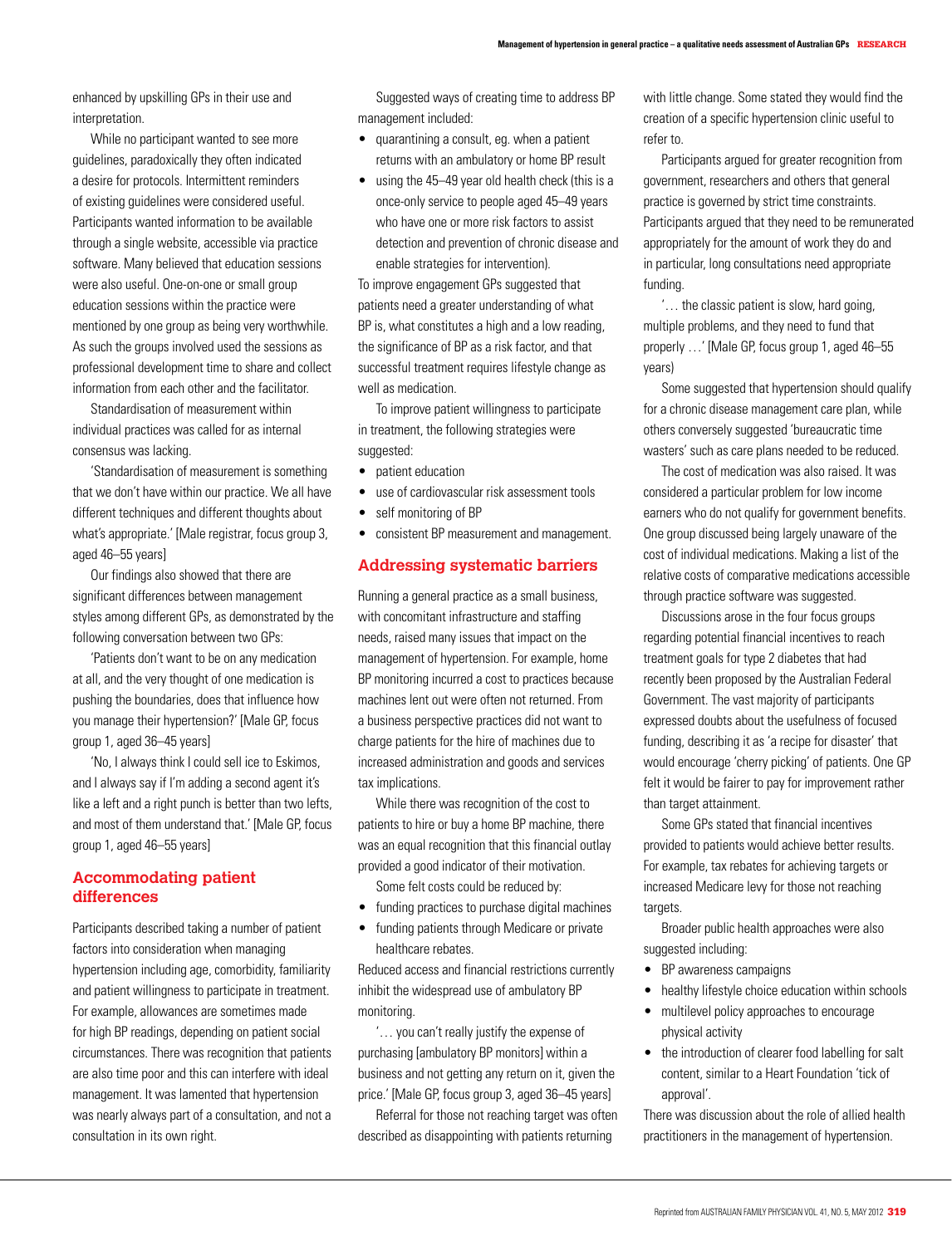It was felt that pharmacists have a role to play in taking BP, providing BP machines and providing appropriate medication advice. Discussion about the role of nurse practitioners and practice nurses in the provision of primary care centred on the context in which they would be utilised and a need to define their responsibilities: 'essentially a territorial versus a medical argument.' [Male GP, focus group 4, aged 36–45 years]

Participants spoke passionately about how they view themselves as providers of integrated whole person care. Most participants were satisfied with the idea of a supportive screening role for nurses. A small number of GPs suggested a diabetes nurse educator model to deliver education programs and one suggested they could follow a protocol to change antihypertensive medication doses within strict parameters.

# **Discussion**

Knowledge creation, distillation and dissemination are not enough on their own to ensure the use of evidence in decision making.<sup>11</sup> Knowledge translation takes place within a complex system of interactions such as between researchers, GPs, patients and the health system. This study highlights areas of uncertainty and important contextual issues that need to be addressed in efforts to strengthen a systematic approach to the management of BP and cardiovascular risk.

Questions raised by participants highlight knowledge management difficulties and problems faced by time-pressured practitioners in knowing where to access this often disparate information in real time. Table 4 is our attempt to respond to questions posed. It illustrates that most of the information is readily available in the Heart Foundation Guide to Management of Hypertension.<sup>12</sup>

Based on this and our previous study,<sup>7</sup> guideline awareness is clearly only part of the issue. After 2 years distrust of clinic BP readings has increased, but distrust toward automated BP machines and evidence underpinning guidelines seems to have abated. Initial messages taken from guidelines included changes to BP targets and management approach but knowledge needs have changed. Rather than taking BP in the clinic setting, GPs were increasing their use of outof-office monitoring, reflected in new areas of uncertainty. Participants seemed unaware that this is also covered in the guidelines.

In this study, participants seemed to suggest clinical inertia could be addressed by a more standardised approach to BP management and increasing patient education. Systems issues originally identified remain and evolve. Thus translating knowledge into clinical behaviour is an iterative, dynamic and complex process.<sup>11</sup>

The participants in both studies embody the notion that it 'is not merely about knowing the rules but about deciding which rule is relevant in any given situation'.<sup>13</sup> Again, it is perhaps no surprise that guidelines are limited in their ability to influence practice. Greenhalgh argues knowledge (the capacity to exercise judgement) is embodied and reproduced in a dynamic, organic way referred to as structuration,<sup>14</sup> collective sense making, $15$ communities of practice<sup>16</sup> and mindlines.<sup>17</sup>

Participants suggested intermittent reminders of existing guidelines and how to access them would be useful. Ongoing marketing of the guidelines will be helpful but it is too simplistic to suggest that this is all that is needed. While this is likely to change over time, observational studies have shown that guidelines, computer systems, and direct access to the internet were rarely used to solve a clinical problem in real time. An important shortcut to the best up-to-date practice for GPs is their professional networks among other doctors.17,18 As participants in one focus group suggested dissemination may be enhanced by one-on-one and small group education sessions.

The political and organisational framework of general practice also needs to be addressed. Participants made suggestions for changes to Medicare and funding structures that would assist the management of raised BP. Some BP management is already outsourced and participants were open to a greater role for other health professionals in BP screening, monitoring, and education. While it is beyond the scope of this article to discuss broad public health approaches, participants identified that health is not managed within a silo and wider policy measures are required to encourage healthy lifestyles.

# **Study limitations**

Participants were self selected and reimbursed. We have captured the views of a relatively small number of urban GPs who work within group practices involved in supervision of medical

students and general practice registrars. The views of solo and rural and remote GPs were not represented. However, transferability rather than generalisability is considered important in qualitative research.

The GP groups were 'naturally occuring'.19 Members may feel more comfortable to speak openly and challenge each other to clarify responses $10$  or they may remain unchallenged by different ideas with a tendency to acquiesce with the group. The use of focus groups allowed for the sharing of experience and skills and enabled participants to delineate problems and offer support and advice to each other.

# **Conclusion**

To facilitate improvements in BP management, the most pressing needs of this group of GPs is to reduce the uncertainty surrounding the measurement and interpretation of BP readings. This study has identified that sections of existing hypertension guidelines need to be reviewed and implemented, but there are other important contextual issues that need to be addressed in efforts to strengthen a systematic approach to the management of BP and cardiovascular risk.

# **Key points**

- The GPs in this study suggest that greater standardisation of BP measurement, recording and interpretation is needed.
- Effectively and efficiently implementing this vital information and translating it into routine clinical care remains the great challenge.
- Identifying knowledge gaps and other important contextual issues is an important first step.

## **Authors**

Faline Howes BMedSc, MBBS(Hons), MPH, FRACGP, is a PhD candidate – General Practice, Menzies Research Institute Tasmania, University of Tasmania. faline.howes@utas.edu.au

Emily Hansen BA(Hons), PhD, is Lecturer in Sociology, School of Sociology and Social Work and Honorary Associate, Menzies Research Institute Tasmania, University of Tasmania

Mark Nelson MBBS(Hons), MFM, FRACGP, FAFPHM, PhD, is Chair, Discipline of General Practice, School of Medicine, University of Tasmania and Senior Fellow, Menzies Research Institute, University of Tasmania.

Conflict of interest: none declared.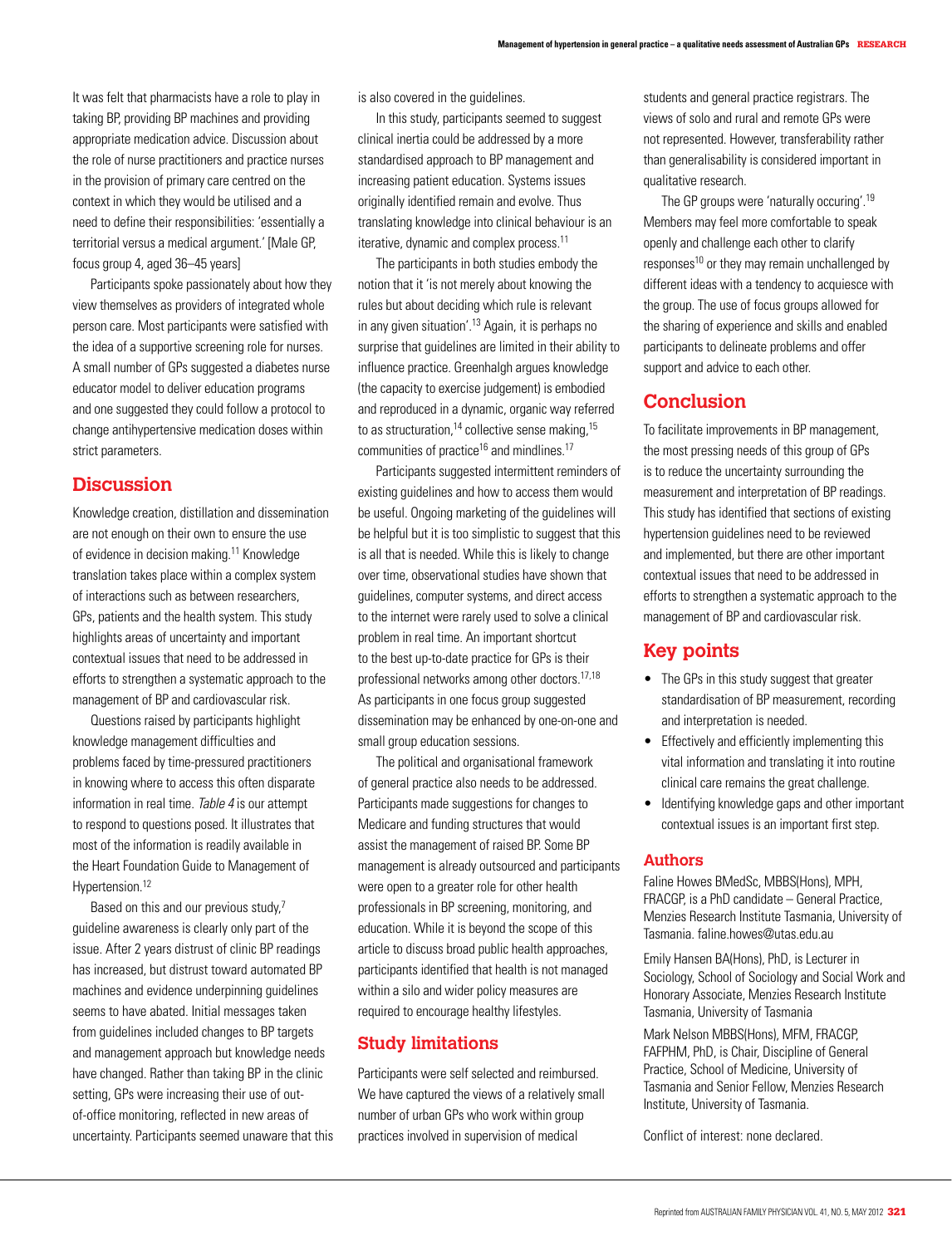| Table 4. Existing evidence to address specific actions recommended by participating GPs                                                                                                                                                                                                                                                                                                                                                                                                      |                                                                                                                                                                                |  |  |  |  |  |  |
|----------------------------------------------------------------------------------------------------------------------------------------------------------------------------------------------------------------------------------------------------------------------------------------------------------------------------------------------------------------------------------------------------------------------------------------------------------------------------------------------|--------------------------------------------------------------------------------------------------------------------------------------------------------------------------------|--|--|--|--|--|--|
| Specific actions recommended by GPs<br>to improve hypertension management                                                                                                                                                                                                                                                                                                                                                                                                                    | <b>Existing evidence</b>                                                                                                                                                       |  |  |  |  |  |  |
| List of available guidelines                                                                                                                                                                                                                                                                                                                                                                                                                                                                 | www.heartfoundation.org.au/information-for-professionals/clinical-information/pages/<br>default.aspx                                                                           |  |  |  |  |  |  |
| Clarification of best technique to measure,<br>record and interpret BP                                                                                                                                                                                                                                                                                                                                                                                                                       | Ambulatory BP monitoring is the most accurate method of measuring BP<br>(Heart Foundation* [HF] p. 6; McGrath P**)                                                             |  |  |  |  |  |  |
| Home BP monitoring                                                                                                                                                                                                                                                                                                                                                                                                                                                                           |                                                                                                                                                                                |  |  |  |  |  |  |
| Digital BP machine calibration guidelines                                                                                                                                                                                                                                                                                                                                                                                                                                                    | Accurate self measurement of BP requires an accurate, validated device that is serviced<br>regularly and recalibrated every 6 months (HF p. 7*)                                |  |  |  |  |  |  |
| List of reliable machines                                                                                                                                                                                                                                                                                                                                                                                                                                                                    | See Guidelines for the validation of home BP measurement devices:<br>www.heartfoundation.org.au/information-for-professionals/Clinical-Information/Pages/<br>hypertension.aspx |  |  |  |  |  |  |
|                                                                                                                                                                                                                                                                                                                                                                                                                                                                                              | www.hbprca.com.au/high-blood-pressure/validated-bp-monitors-in-australia<br>www.bhsoc.org/blood_pressure_list.stm (more complete list, availability in Australia not<br>known) |  |  |  |  |  |  |
| Automatic BP machine with memory<br>function                                                                                                                                                                                                                                                                                                                                                                                                                                                 | For a list of machines with memory see:<br>www.bhsoc.org/blood_pressure_list.stm (Availability in Australia not known)<br>HF p. $7*$                                           |  |  |  |  |  |  |
| Patient self management guidelines                                                                                                                                                                                                                                                                                                                                                                                                                                                           | Self measurement of blood pressure (1999 information sheet):<br>www.heartfoundation.org.au/information-for-professionals/Clinical-Information/Pages/<br>hypertension.aspx      |  |  |  |  |  |  |
| <b>Ambulatory BP monitoring</b>                                                                                                                                                                                                                                                                                                                                                                                                                                                              |                                                                                                                                                                                |  |  |  |  |  |  |
| Evidence for validity and validity in<br>different patient groups                                                                                                                                                                                                                                                                                                                                                                                                                            | Ambulatory BP monitoring is the most accurate method of measuring BP (HF p. 6*;<br>$McGrath P^{**}$                                                                            |  |  |  |  |  |  |
|                                                                                                                                                                                                                                                                                                                                                                                                                                                                                              | Off the cuff DVD series: www.hbprca.com.au/resources                                                                                                                           |  |  |  |  |  |  |
| Interpretation guidelines                                                                                                                                                                                                                                                                                                                                                                                                                                                                    | Ambulatory BP monitoring and interpretation should only occur in experienced<br>monitoring centres (McGrath P**)                                                               |  |  |  |  |  |  |
| <b>Mercury sphygmomanometers</b>                                                                                                                                                                                                                                                                                                                                                                                                                                                             |                                                                                                                                                                                |  |  |  |  |  |  |
| Calibration guidelines                                                                                                                                                                                                                                                                                                                                                                                                                                                                       | All sphygmomanometers require servicing at least once each year (HF p. 5*)                                                                                                     |  |  |  |  |  |  |
| White coat hypertension                                                                                                                                                                                                                                                                                                                                                                                                                                                                      |                                                                                                                                                                                |  |  |  |  |  |  |
| Definition, diagnosis, assessment of risk                                                                                                                                                                                                                                                                                                                                                                                                                                                    | HF pp. 6, $10^*$ ; McGrath $P^{**}$                                                                                                                                            |  |  |  |  |  |  |
| Investigation guidelines for raised BP                                                                                                                                                                                                                                                                                                                                                                                                                                                       |                                                                                                                                                                                |  |  |  |  |  |  |
| Who, when, what, why                                                                                                                                                                                                                                                                                                                                                                                                                                                                         | Initial and further investigations (HF $p. 11*$ )                                                                                                                              |  |  |  |  |  |  |
| Cardiovascular risk assessment tool                                                                                                                                                                                                                                                                                                                                                                                                                                                          |                                                                                                                                                                                |  |  |  |  |  |  |
| How to use/how to interpret results                                                                                                                                                                                                                                                                                                                                                                                                                                                          | HF pp. 11, 14-17*<br>www.heartfoundation.org.au/information-for-professionals/Clinical-Information/Pages/<br>absolute-risk.aspx                                                |  |  |  |  |  |  |
| List of medication costs                                                                                                                                                                                                                                                                                                                                                                                                                                                                     | PBS and MIMS online provide a guide of individual medication costings but not a<br>comparative list:                                                                           |  |  |  |  |  |  |
|                                                                                                                                                                                                                                                                                                                                                                                                                                                                                              | www.pbs.gov.au and www.mims.com.au                                                                                                                                             |  |  |  |  |  |  |
| Patient education materials                                                                                                                                                                                                                                                                                                                                                                                                                                                                  | www.heartfoundation.org.au/your-heart/Pages/default.aspx<br>www.heartfoundation.org.au/your-heart/cardiovascular-conditions/pages/blood-<br>pressure.aspx                      |  |  |  |  |  |  |
| Funding for home and ambulatory BP<br>monitors                                                                                                                                                                                                                                                                                                                                                                                                                                               | Private healthcare rebates may be obtained for the purchase of digital BP machines for<br>BP self measurement                                                                  |  |  |  |  |  |  |
| * Heart Foundation Guide to management of hypertension 2008. Updated December 2010. Available at www.heartfoundation.org.au<br>** McGrath P. Ambulatory blood pressure monitoring position statement. Med J Aust 2002;176:588-92. Note: The Heart Foundation,<br>in collaboration with the High Blood Pressure Research Council of Australia, is updating its ambulatory blood pressure monitoring<br>position statement (2002). The updated position statement will be available early 2012 |                                                                                                                                                                                |  |  |  |  |  |  |